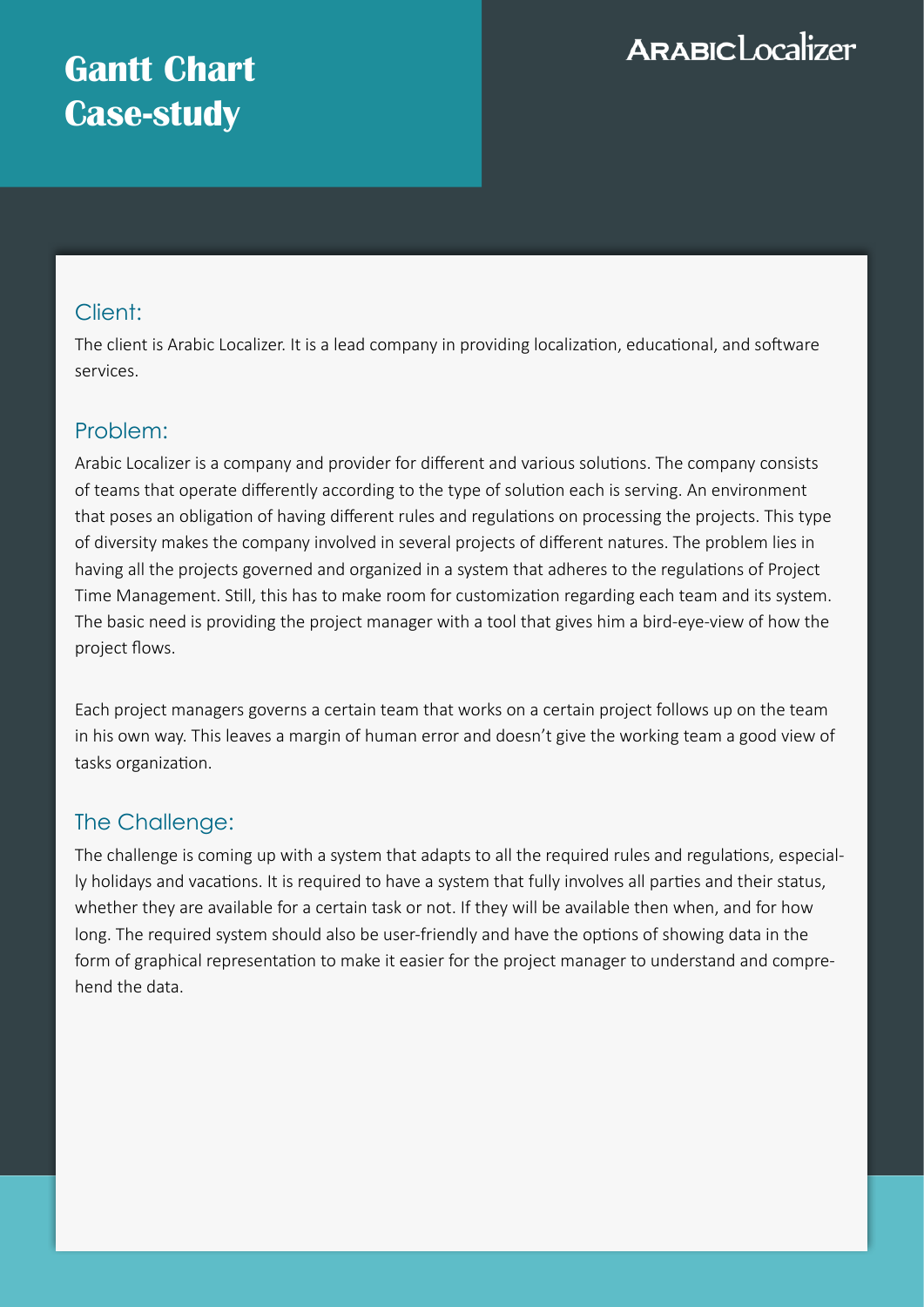### The Solution:

The basic idea that initiated the solution was very simple, applying it was something else. We decided to create a system that adopts the Gantt chart in sharing the work progress. This system can give the project manager the ability to assign a certain task to an employee. It also accepts some attachments to the task, which project manager and employee can use as a reference.

The system shows all of these in a display that is visually appealing; a presentable Gantt Chart that looks simple and is comprehensible. The data are viewed graphically and could be filtered as well. It doesn't only show the present and the future of task, it also adapts to the change in employees attendance or holidays. Thus, the estimated plan is converted into an actual plan in the most accurate way possible.

| Tasks     |                                         |                                      |                        |                                      |                         | $\leftarrow$ Back                    |
|-----------|-----------------------------------------|--------------------------------------|------------------------|--------------------------------------|-------------------------|--------------------------------------|
|           |                                         |                                      |                        |                                      |                         | $\checkmark$                         |
| Add New + | <b>x</b> Delete                         |                                      |                        |                                      |                         |                                      |
| Show      | $\vee$ records                          |                                      |                        |                                      |                         | Search:                              |
| ⊔         | ٨<br><b>Task Name</b>                   | Project                              | <b>Assigned to</b>     | <b>Progress</b>                      | Order                   | <b>Actions</b>                       |
| □         | Add info                                | Nour academy platform<br>development | <b>Mohamed Ibrahim</b> | <b>Unfinished</b><br><b>Finished</b> | 13                      | <b>E</b> Edit<br><b>x</b> Delete     |
| □         | <b>Assign Roles</b>                     | Nour academy platform<br>development | Amr Sharkas            | <b>Unfinished</b><br><b>Finished</b> | 7                       | x Delete<br><b>R</b> Edit            |
| □         | <b>Availability Calendar</b>            | Nour academy platform<br>development | Amr Sharkas            | <b>Unfinished</b><br><b>Finished</b> | 100                     | <b>C</b> Edit<br><b>x</b> Delete     |
| □         | <b>Backend Development</b>              | <b>Volunteers Portal</b>             | <b>Amr Sharkas</b>     | <b>Unfinished</b><br><b>Finished</b> | $\overline{\mathbf{2}}$ | x Delete<br><b>R</b> Edit            |
| П         | <b>Balance</b>                          | Nour academy platform<br>development | <b>Amr Sharkas</b>     | <b>Unfinished</b><br><b>Finished</b> | 76                      | $\mathbb{Z}$ Edit<br>x Delete        |
| □         | Balance                                 | Nour academy platform<br>development | <b>Mohamed Ibrahim</b> | <b>Unfinished</b><br><b>Finished</b> | 87                      | $\mathbb{Z}$ Edit<br><b>x</b> Delete |
| □         | Balance calc, Availability, Restriction | Nour academy platform<br>development | Amr Sharkas            | <b>Unfinished</b><br><b>Finished</b> | 42                      | $\mathbb{Z}$ Edit<br><b>x</b> Delete |
| □         | Calendar                                | Nour academy platform<br>development | Mohamed Ibrahim        | <b>Unfinished</b><br><b>Finished</b> | 53                      | <b>C</b> Edit<br><b>x</b> Delete     |
| □         | Calendar                                | Nour academy platform<br>development | Amr Sharkas            | <b>Unfinished</b><br><b>Finished</b> | 80                      | <b>R</b> Edit<br><b>x</b> Delete     |
| □         | Calendars                               | Nour academy platform<br>development | <b>Amr Sharkas</b>     | <b>Unfinished</b><br><b>Finished</b> | 34                      | <b>E</b> Edit<br><b>x</b> Delete     |